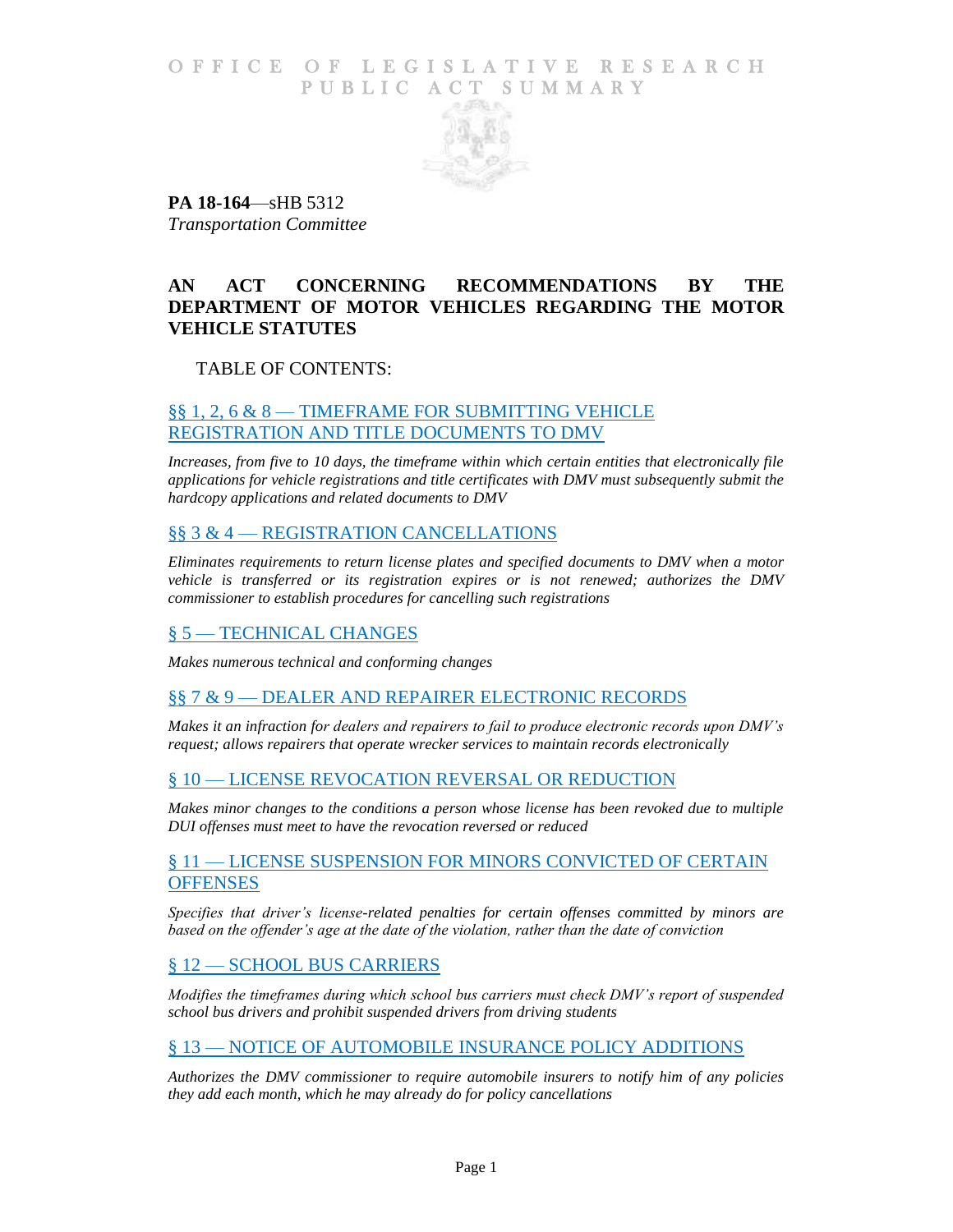## § 14 — INFORMATION PROVIDED [TO TAX ASSESSORS ON OUT-OF-](#page-5-2)[STATE REGISTRATIONS](#page-5-2)

*[Eliminates a procedure though which municipal tax assessors and the DMV commissioner share](#page-5-3)  [information on vehicles that are subject to property tax in Connecticut, but registered in other](#page-5-3)  [states](#page-5-3)*

## § 15 — [PROHIBITION OF PRIVATE PARKING CITATIONS](#page-5-4)

*[Prohibits private property owners and lessees from issuing parking tickets](#page-6-0)*

## § 16 — [AFFIRMATIVE DEFENSE FOR ENTERING A VEHICLE TO](#page-6-1)  [REMOVE AN ANIMAL](#page-6-1)

*[Under certain circumstances, provides an affirmative defense against civil damages or criminal](#page-6-2)  [penalties to a person who enters a vehicle to remove an animal](#page-6-2)*

## § 17 — [DOCUMENTS FOR VEHICLE RESALE](#page-6-3)

*[Modifies documentation procedures a dealer must follow when it buys a vehicle for resale or](#page-6-4)  [transfers a vehicle](#page-6-4)*

## §§ 18-20 — [SCHOOL BUS PASSING VIOLATIONS](#page-7-0)

*[Resolves a statutory conflict regarding the issuance of warnings and citations for school bus](#page-7-1)  [passing violations](#page-7-1)*

### § 21 — [REGISTRATION RENEWAL](#page-7-2) REMINDERS

*[Modifies the deadline by which DMV must mail registration renewal applications](#page-7-3)*

### § 22 — [OPERATOR RETRAINING PROGRAM FEE](#page-7-4)

*[Increases, from \\$60 to \\$85, the maximum fee for the Operator Retraining Program](#page-7-5)*

### § 23 — [CONVENIENCE FEE FOR PROCESSING DMV TRANSACTIONS](#page-8-0)

*[Increases, from \\$5 to \\$8, the maximum fee that authorized contractors may charge to process](#page-8-1)  [DMV transactions](#page-8-1)*

### § 24 — [SURCHARGE ON CERTAIN](#page-8-2) MOVING VIOLATIONS

*[Increases, from \\$15 to \\$20, the surcharge on certain moving violations that is remitted to](#page-8-3)  [municipalities](#page-8-3)*

## § 25 — [SECOND YEAR MOTOR VEHICLE AND CAMPER REGISTRATION](#page-8-4)  [REFUNDS](#page-8-4)

*[Modifies the process for obtaining a refund after cancelling a registration with at least one year](#page-8-5)  [remaining before it expires](#page-8-5)*

### § 26 — [SCHOOL BUS ENDORSEMENT APPLICANT FINGERPRINTING](#page-8-6)

*[Specifies that S endorsement applicants may submit fingerprints electronically](#page-8-7)*

### § 27 — PENALTY FOR IMPROPER [USE OF DRIVER'S LICENSES OR](#page-9-0)  [REGISTRATIONS](#page-9-0)

*[Increases, from \\$100 to \\$500, the penalty for improperly using driver's licenses or registrations](#page-9-1)*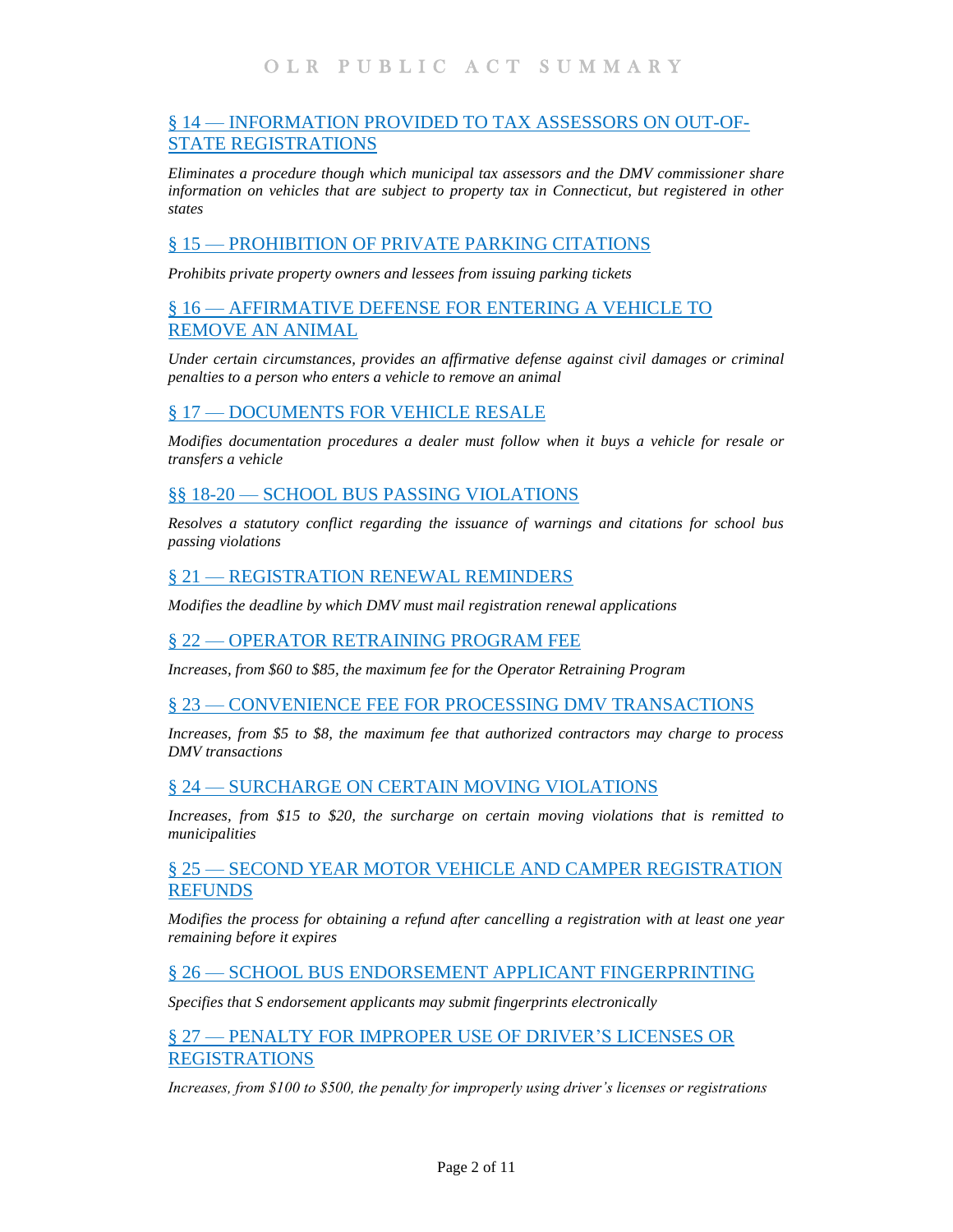### § 28 — [SUPERLOAD STUDY](#page-9-2)

*[Requires DMV, DOT, and the State Police to conduct a study on the transport of "superloads"](#page-9-3)*

### § 29 — [TAILGATING PENALTY](#page-9-4)

*[Makes causing an accident while tailgating a violation and subjects drivers to a fine of \\$100 to](#page-9-5)  [\\$200](#page-9-5)*

## <span id="page-2-0"></span>§§ 1, 2, 6 & 8 — TIMEFRAME FOR SUBMITTING VEHICLE REGISTRATION AND TITLE DOCUMENTS TO DMV

<span id="page-2-1"></span>*Increases, from five to 10 days, the timeframe within which certain entities that electronically file applications for vehicle registrations and title certificates with DMV must subsequently submit the hardcopy applications and related documents to DMV*

The act increases, from five to 10 days, the timeframe within which entities that electronically file applications for motor vehicle registrations, registration transfers, or title certificates with the Department of Motor Vehicles (DMV) must subsequently submit the hardcopy applications and any necessary documents to the commissioner. It applies to motor vehicle dealers, rental or leasing companies, and registration services (i.e., people or companies whose business is filing applications for motor vehicle registrations or title certificates).

Under the act, dealers issuing registrations for leased vehicles sold at the end of a lease term to the current lessee must also submit any necessary fees within 10 days, rather than five as prior law required. EFFECTIVE DATE: July 1, 2018

### <span id="page-2-2"></span>§§ 3 & 4 — REGISTRATION CANCELLATIONS

<span id="page-2-3"></span>*Eliminates requirements to return license plates and specified documents to DMV when a motor vehicle is transferred or its registration expires or is not renewed; authorizes the DMV commissioner to establish procedures for cancelling such registrations*

By law, a motor vehicle's registration expires when the vehicle's ownership transfers. Prior law required the transferor to return the registration certificate, license plates, and a specified written notice about the transfer to the DMV commissioner, within 24 hours of the vehicle's transfer. The act eliminates this requirement and instead requires the commissioner to enter the registration's expiration in DMV's records when the (1) transferor cancels his or her registration for the vehicle, according to procedures established by the commissioner, or (2) transferee reregisters the vehicle with DMV, whichever comes first.

The act also allows, rather than requires, owners who do not reregister their vehicles at the end of a registration period to return their license plates to the commissioner. Prior law required them to return the plates within 10 days after the registration period ended. The act instead requires such owners to cancel their registrations, according to procedures established by the commissioner, within this 10 day period.

EFFECTIVE DATE: July 1, 2018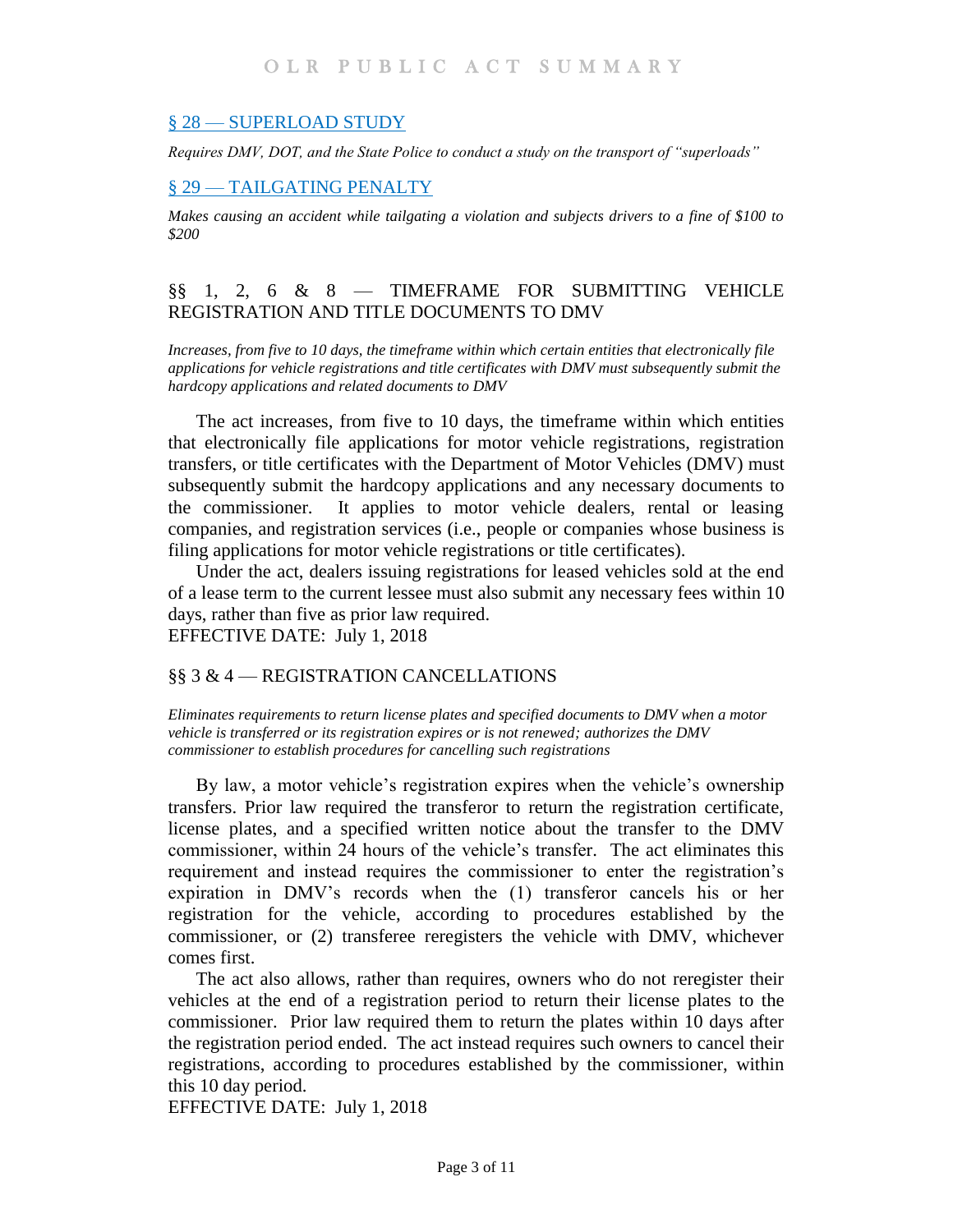### <span id="page-3-0"></span>§ 5 — TECHNICAL CHANGES

#### <span id="page-3-1"></span>*Makes numerous technical and conforming changes*

The act makes numerous technical and conforming changes to the definition of "motor vehicle receipts" by eliminating obsolete provisions, and correcting internal references, among other things. By law, revenue defined as "motor vehicle receipts" is required to be deposited into the Special Transportation Fund (STF).

EFFECTIVE DATE: July 1, 2018

## <span id="page-3-2"></span>§§ 7 & 9 — DEALER AND REPAIRER ELECTRONIC RECORDS

<span id="page-3-3"></span>*Makes it an infraction for dealers and repairers to fail to produce electronic records upon DMV's request; allows repairers that operate wrecker services to maintain records electronically* 

By law, the DMV commissioner may allow licensed motor vehicle dealers and repairers to maintain required records electronically. Upon DMV's request, such dealers and repairers must produce the records, in written format, during their business hours on the day of DMV's request. The act makes a dealer's or repairer's failure to do so an infraction (see Table on Penalties).

The act also allows motor vehicle repairers who operate a wrecker service to maintain required records electronically. (Existing law already allows motor vehicle dealers who operate wrecker services to do so.) As is the case under existing law for dealers who operate wrecker services, failure to produce records, in written format, during business hours on the day of DMV's request is an infraction.

EFFECTIVE DATE: July 1, 2018

### <span id="page-3-4"></span>§ 10 — LICENSE REVOCATION REVERSAL OR REDUCTION

#### <span id="page-3-5"></span>*Makes minor changes to the conditions a person whose license has been revoked due to multiple DUI offenses must meet to have the revocation reversed or reduced*

The act makes several minor changes to the conditions a person whose driver's license has been revoked for driving under the influence (DUI) three or more times within 10 years must meet to have the revocation reversed or reduced. By law, a person may not request such a reversal or reduction until at least two years after the date of the revocation.

Existing law requires the person to complete an education and treatment program and provide the DMV commissioner with evidence that he or she did so. The act specifies that the program must have been completed after the person's most recent conviction or privilege suspension for an alcohol-, drug-, or controlled substance-related offense. It also makes a minor change to specify that drug education and treatment programs, rather than just alcohol education and treatment programs, are eligible.

The act also requires that the person provide evidence that he or she has not, during the previous two years, (1) operated a motor vehicle or (2) had his or her operating privilege suspended for any alcohol, drug, or controlled substance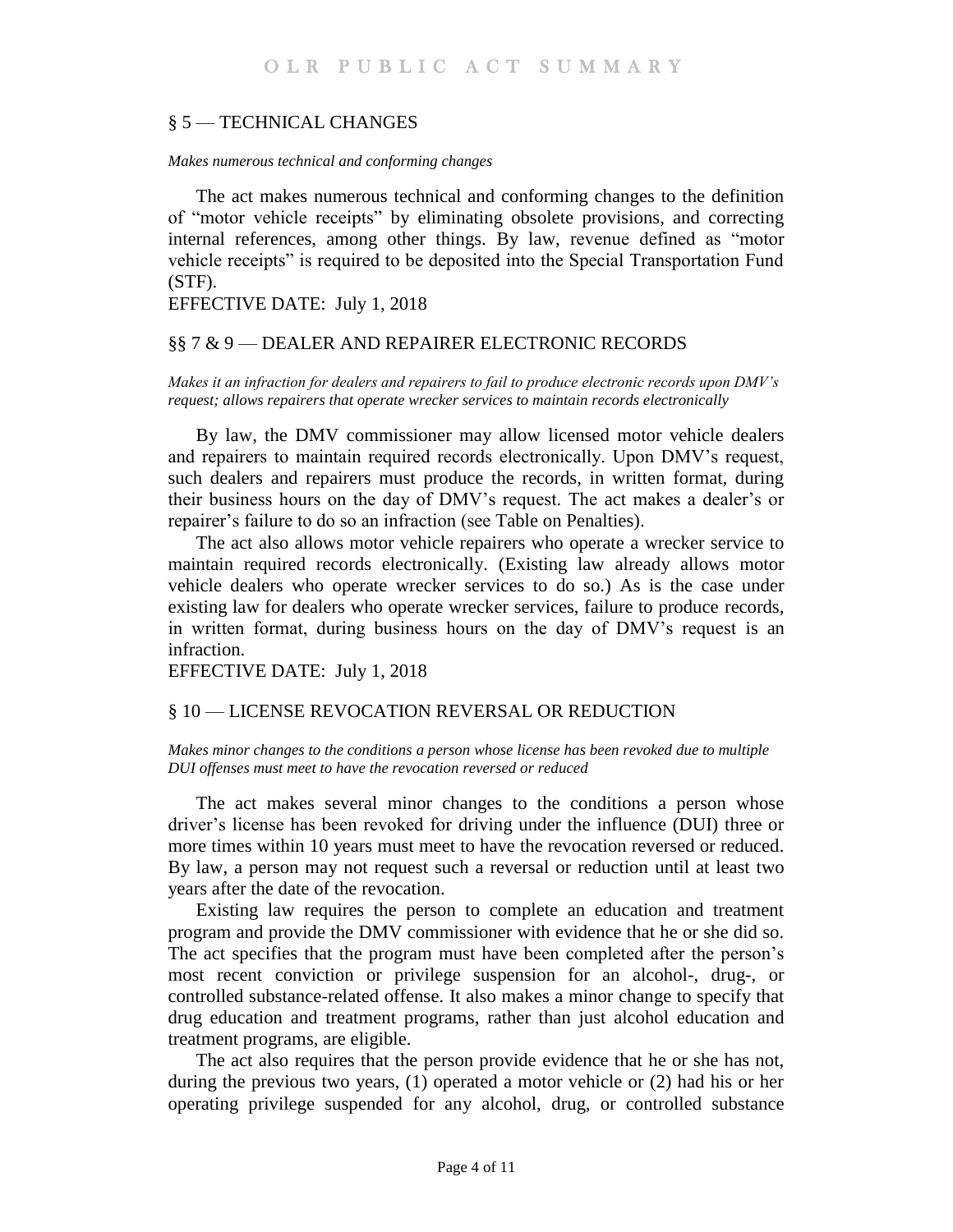offenses. EFFECTIVE DATE: July 1, 2018

## <span id="page-4-0"></span>§ 11 — LICENSE SUSPENSION FOR MINORS CONVICTED OF CERTAIN **OFFENSES**

<span id="page-4-1"></span>*Specifies that driver's license-related penalties for certain offenses committed by minors are based on the offender's age at the date of the violation, rather than the date of conviction*

Existing law subjects minors (i.e., under age 21) to periods of license suspension for the following offenses: (1) using another person's driver's license to obtain alcohol, (2) possessing alcohol on a public street or highway, (3) possessing less than one-half ounce of marijuana, or (4) certain drug paraphernalia offenses involving less than one-half ounce of marijuana. Existing law also prohibits the DMV commissioner, for a specified period of time, from issuing a new license to certain individuals who have committed these offenses or the following: (1) purchasing, attempting to purchase, or lying to procure alcohol; (2) possessing alcohol in a public or private location; (3) misrepresenting their age or engaging in other deceit to get a state-issued identity card; or (4) using or showing another's identity card.

The act expands the category of violators subject to these penalties by specifying that they apply to violators who were under age 21 at the time of the violation, rather than just those who were age 21 at the time of conviction or at the time they applied for a driver's license. EFFECTIVE DATE: July 1, 2018

## <span id="page-4-2"></span>§ 12 — SCHOOL BUS CARRIERS

<span id="page-4-3"></span>*Modifies the timeframes during which school bus carriers must check DMV's report of suspended school bus drivers and prohibit suspended drivers from driving students*

### *Suspended Driver Report*

By law, DMV must periodically provide to school districts and school bus companies (i.e., carriers) a report listing the names and driver's license numbers of each public passenger endorsement holder whose license or endorsement has been suspended or revoked. Under prior law, carriers had to review DMV's report at least twice per month. Under the act, they must do so at least once during the first and third week of each month.

### *Removal of Suspended Drivers*

Existing law requires carriers to prohibit any employee listed on DMV's report from driving a school bus or student transportation vehicle. Prior law required that they do so within 48 hours after reviewing the report; the act instead requires them to take immediate action after such review.

By law, carriers who fail to remove drivers as the law requires are subject to civil penalties of \$2,500 for a first violation and \$5,000 for each subsequent violation, but the DMV commissioner may reduce the penalty with appropriate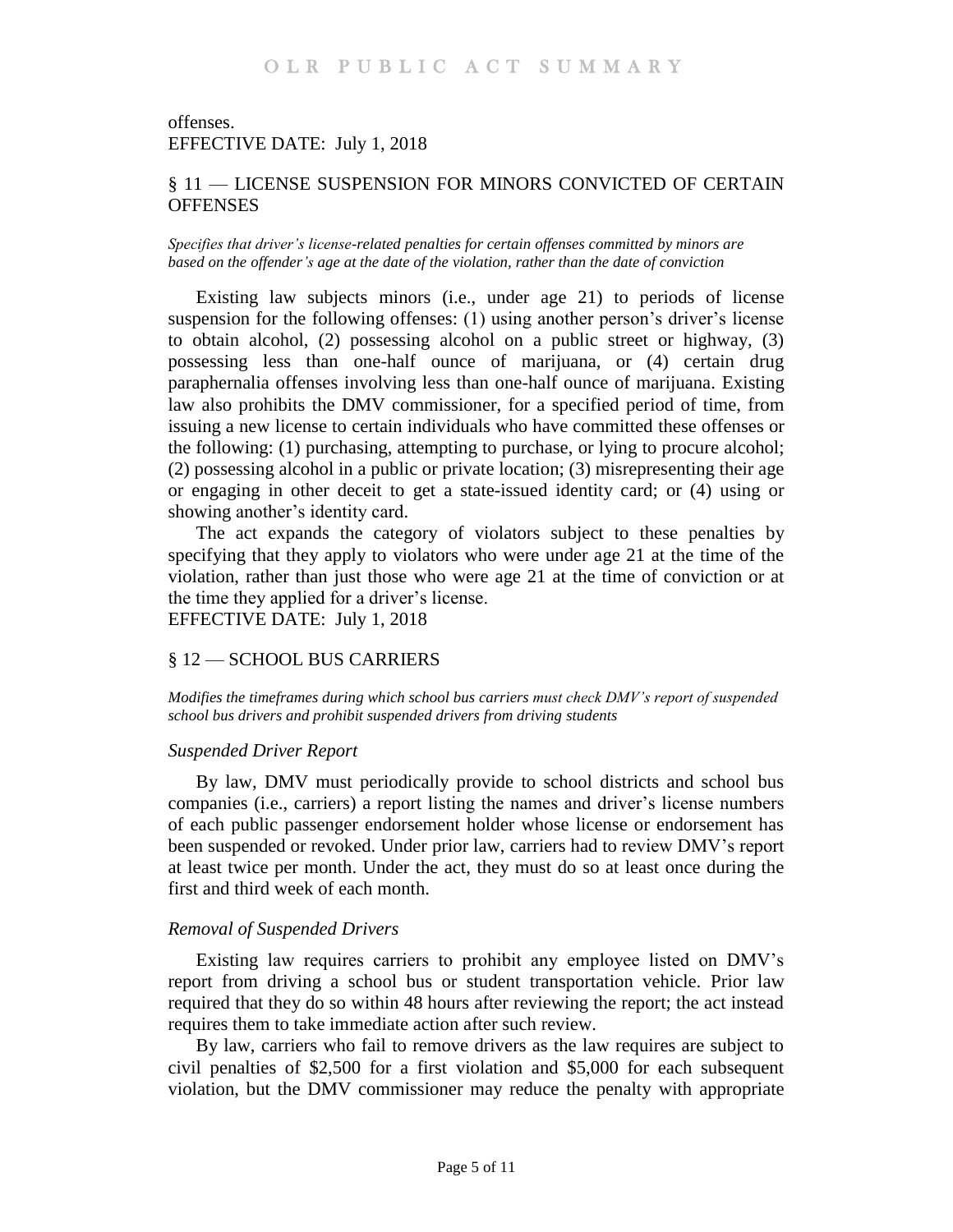## justification. EFFECTIVE DATE: July 1, 2018

## <span id="page-5-0"></span>§ 13 — NOTICE OF AUTOMOBILE INSURANCE POLICY ADDITIONS

<span id="page-5-1"></span>*Authorizes the DMV commissioner to require automobile insurers to notify him of any policies they add each month, which he may already do for policy cancellations*

The act authorizes the DMV commissioner to require automobile insurers to notify him monthly of any policies they added during the previous month. Existing law already allows him to do this for policy cancellations. Existing law also allows the commissioner to request information on new policies in the course of identifying individuals with coverage gaps. Under the act, the notice must include the same information for policy additions as existing law requires for cancellations (i.e., the insured's name, policy number and effective date, and vehicle identification number).

The act requires the commissioner to accept, review, and analyze the policy addition data for purposes of identifying gaps in coverage, just as he must already do for policy cancellation data.

EFFECTIVE DATE: October 1, 2018

## <span id="page-5-2"></span>§ 14 — INFORMATION PROVIDED TO TAX ASSESSORS ON OUT-OF-STATE REGISTRATIONS

<span id="page-5-3"></span>*Eliminates a procedure through which municipal tax assessors and the DMV commissioner share information on vehicles that are subject to property tax in Connecticut, but registered in other states* 

The act eliminates a procedure through which municipal tax assessors and the DMV commissioner share information on vehicles that are subject to property tax in Connecticut but registered in other states. Under prior law, this procedure required:

- 1. municipal tax assessors to make reasonable efforts to provide information on any motor vehicle they determine is taxable but registered out-of-state to the DMV commissioner;
- 2. the DMV commissioner, after receiving the information on a vehicle's out-of-state registration, to make a reasonable effort to provide the assessor with the vehicle's make and model, model year, and identification number, and the registered owner's name and mailing address;
- 3. municipal tax assessors to determine the vehicle's value (if the information DMV provided is sufficient to do so) and add it to the grand list for the immediately preceding assessment date; and
- 4. municipalities to remit to the STF 1% of any property taxes collected for such vehicles to fund administrative costs associated with registering these out-of-state vehicles.

EFFECTIVE DATE: Upon passage

### <span id="page-5-4"></span>§ 15 — PROHIBITION OF PRIVATE PARKING CITATIONS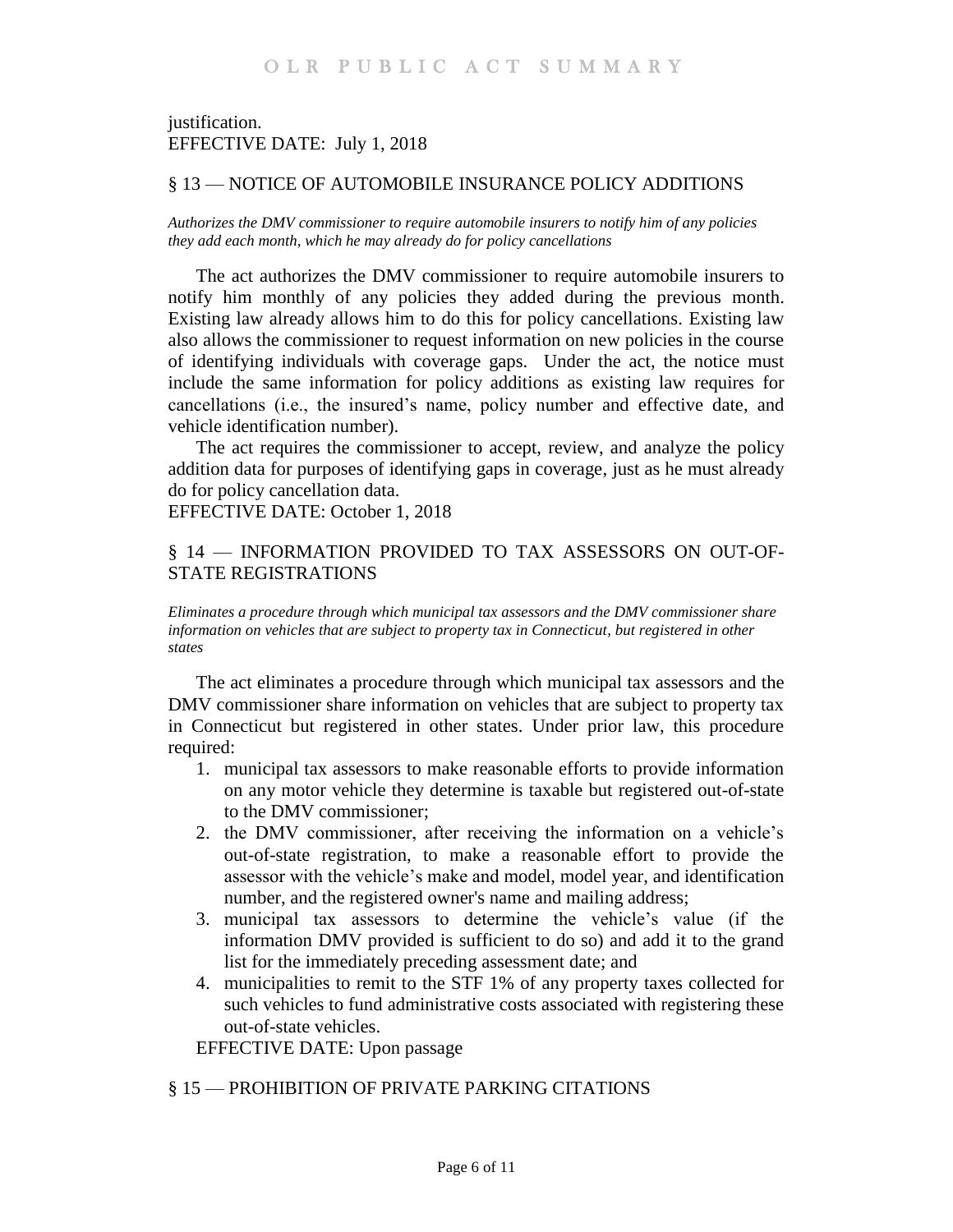### <span id="page-6-0"></span>*Prohibits private property owners and lessees from issuing parking tickets*

The act prohibits private property owners and lessees, or their agents, from issuing, to owners of vehicles parked on their property, parking citations imposing monetary sanctions, including by written warning, posted signs, or any other means.

Existing law, unchanged by the act, allows private property owners and lessees to tow or render immovable (i.e., "boot") unauthorized vehicles left on their property.

EFFECTIVE DATE: October 1, 2018

## <span id="page-6-1"></span>§ 16 — AFFIRMATIVE DEFENSE FOR ENTERING A VEHICLE TO REMOVE AN ANIMAL

<span id="page-6-2"></span>*Under certain circumstances, provides an affirmative defense against civil damages or criminal penalties to a person who enters a vehicle to remove an animal*

Under certain circumstances, the act provides an affirmative defense against civil damages or criminal penalties to a person who enters a passenger motor vehicle, including forcibly, to remove an animal. A "passenger motor vehicle" is a vehicle used for private transportation that is designed to carry up to 10 occupants in comfort and safety (CGS § 14-1(68)).

As is the case when entering a vehicle to remove a child, in order for the individual to use the affirmative defense, he or she must:

- 1. reasonably believe, at the time of entry, that entering the vehicle is necessary to remove the animal from imminent danger of serious bodily injury;
- 2. use no more force than reasonably necessary, under the circumstances he or she knows at the time, to enter the vehicle;
- 3. report the entry and related circumstances to a law enforcement or public safety agency (i.e., a state or municipal agency providing fire, medical, and other emergency services) within a reasonable time period after entering the vehicle; and
- 4. take reasonable steps to ensure the animal's safety, health, and well-being after removing the animal from the vehicle.

As is the case for the affirmative defense under existing law for removing a child from a passenger vehicle, (1) the defense is in addition to defenses or immunities available under federal, state, or common law, but does not apply to acts or omissions constituting gross, willful, or wanton negligence and (2) a person may still be liable for civil damages if he or she attempts to provide aid to the animal in addition to the actions the act authorizes. EFFECTIVE DATE: October 1, 2018

### <span id="page-6-3"></span>§ 17 — DOCUMENTS FOR VEHICLE RESALE

<span id="page-6-4"></span>*Modifies documentation procedures a dealer must follow when it buys a vehicle for resale or transfers a vehicle*

The act modifies the documents that a dealer must obtain and submit when it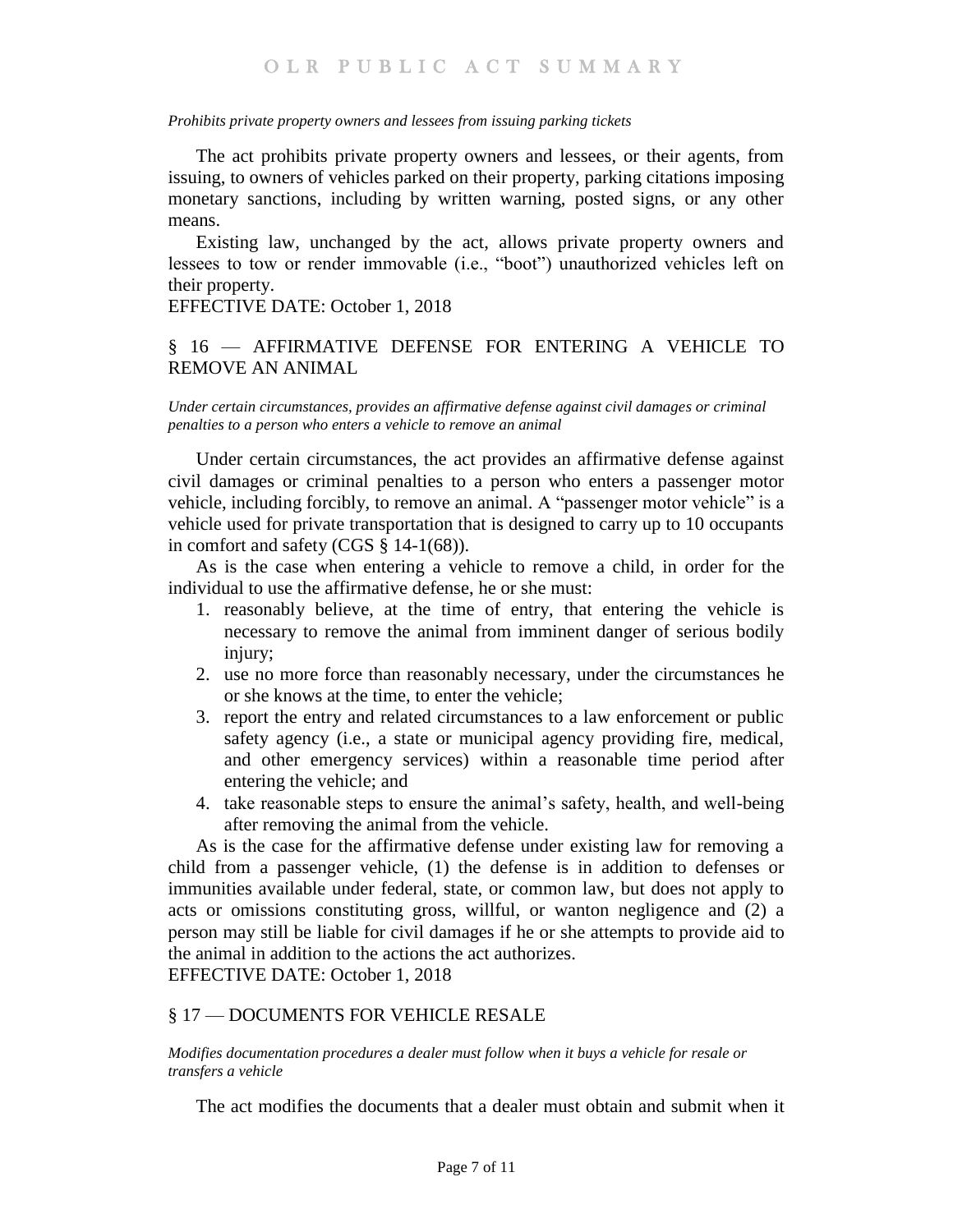buys a vehicle for resale and subsequently transfers the vehicle.

The act requires a dealer who buys a motor vehicle for resale to complete, as the buyer,  $(1)$  the title certificate from the owner or lienholder or  $(2)$  a statement, on a DMV commissioner-prescribed form, that the vehicle's title is lost or destroyed. Prior law required a dealer to either (1) procure the title certificate or (2) submit the statement.

After transferring the vehicle (other than by creating a security interest), existing law requires dealers to promptly execute the assignment and warranty of title. The act specifies that dealers who do not do so in the spaces provided on the title certificate must do so on an ownership transfer form approved by the commissioner. It also makes a conforming change to specify that an ownership transfer document, if required, must be mailed or delivered when the dealer provides the statement or the title certificate along with the transferee's application for a new title.

Lastly, the act specifies that these provisions do not apply to a vehicle that does not, and is not required to, have a title certificate issued by the commissioner.

EFFECTIVE DATE: July 1, 2018

### <span id="page-7-0"></span>§§ 18-20 — SCHOOL BUS PASSING VIOLATIONS

<span id="page-7-1"></span>*Resolves a statutory conflict regarding the issuance of warnings and citations for school bus passing violations* 

The act resolves a statutory conflict regarding the issuance of warnings and citations for school bus passing violations based on evidence from a school bus violation detection video monitoring system. Prior law required police to both issue (1) a warning or summons upon receiving such evidence and (2) a summons, but only if they determine there are reasonable grounds to believe a violation has occurred after reviewing such evidence.

The act resolves the conflict by eliminating the provision requiring police to issue a warning or summons upon receiving such evidence. EFFECTIVE DATE: July 1, 2018

### <span id="page-7-2"></span>§ 21 — REGISTRATION RENEWAL REMINDERS

<span id="page-7-3"></span>*Modifies the deadline by which DMV must mail registration renewal applications*

By law, DMV must send a registration renewal application to a registrant before his or her registration expires. The act changes the deadline by which DMV must so to 30 days, rather than 45 days, before a registration expires. EFFECTIVE DATE: July 1, 2018

## <span id="page-7-4"></span>§ 22 — OPERATOR RETRAINING PROGRAM FEE

### <span id="page-7-5"></span>*Increases, from \$60 to \$85, the maximum fee for the Operator Retraining Program*

The act increases, from \$60 to \$85, the maximum fee for the Operator Retraining Program. As authorized under existing law, DMV requires drivers to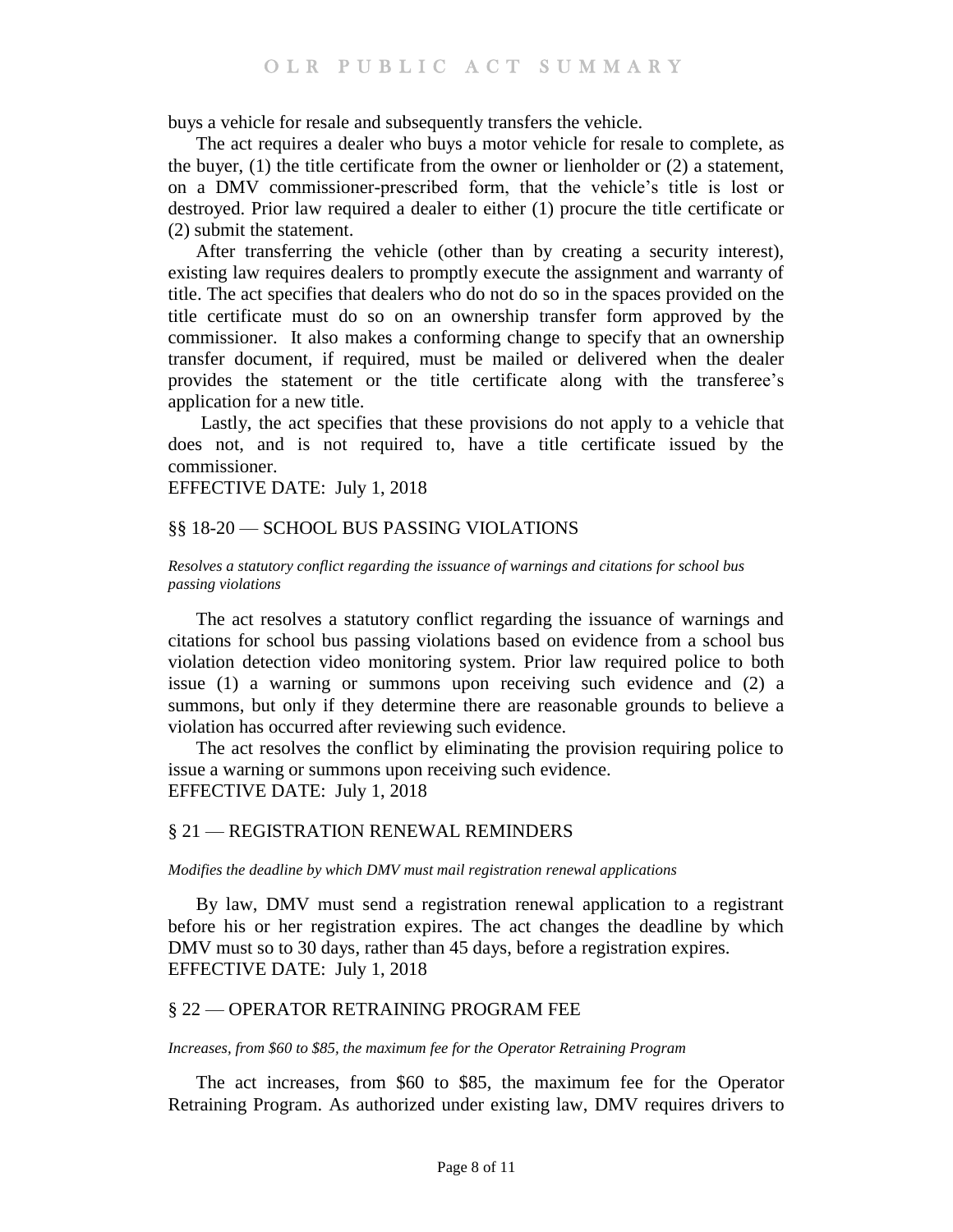complete the program if they have certain speeding violations or multiple violations of certain motor vehicle laws (i.e., moving violations or suspension violations). The fee is paid to private vendors who provide the program. EFFECTIVE DATE: July 1, 2018

## <span id="page-8-0"></span>§ 23 — CONVENIENCE FEE FOR PROCESSING DMV TRANSACTIONS

<span id="page-8-1"></span>*Increases, from \$5 to \$8, the maximum fee that authorized contractors may charge to process DMV transactions*

By law, the DMV commissioner may authorize contractors (e.g., AAA) or municipalities to process specified transactions, such as driver's license and registration renewals. The act increases, from \$5 to \$8, the maximum convenience fee that any authorized entity may charge to process these transactions. EFFECTIVE DATE: July 1, 2018

## <span id="page-8-2"></span>§ 24 — SURCHARGE ON CERTAIN MOVING VIOLATIONS

<span id="page-8-3"></span>*Increases, from \$15 to \$20, the surcharge on certain moving violations that is remitted to municipalities*

The act increases, from \$15 to \$20, the surcharge paid, in addition to a fine, by people who violate specified motor vehicle laws, regulations, and ordinances, such as speeding and reckless driving. By law, the state must remit this fee to the municipalities in which the violation occurs. EFFECTIVE DATE: October 1, 2018

## <span id="page-8-4"></span>§ 25 — SECOND YEAR MOTOR VEHICLE AND CAMPER REGISTRATION **REFUNDS**

### <span id="page-8-5"></span>*Modifies the process for obtaining a refund after cancelling a registration with at least one year remaining before it expires*

Existing law allows individuals to receive a 50% refund if they cancel their motor vehicle or camper registration with at least one year remaining on the registration. The act modifies the process for obtaining this refund. Prior law required the DMV commissioner to issue the refund if a registrant returned the license plates and registration certificate with at least one year remaining before the registration expires. The act instead requires him to issue the refund if the registrant (1) cancels the registration with at least one year remaining before it expires and (2) requests a refund prior to the registration's expiration. EFFECTIVE DATE: July 1, 2018

### <span id="page-8-6"></span>§ 26 — SCHOOL BUS ENDORSEMENT APPLICANT FINGERPRINTING

<span id="page-8-7"></span>*Specifies that S endorsement applicants may submit fingerprints electronically*

By law, applicants for an endorsement to drive a school bus (i.e., an S endorsement) must submit to fingerprint-based national and state criminal history records checks before receiving approval for the endorsement. The act specifies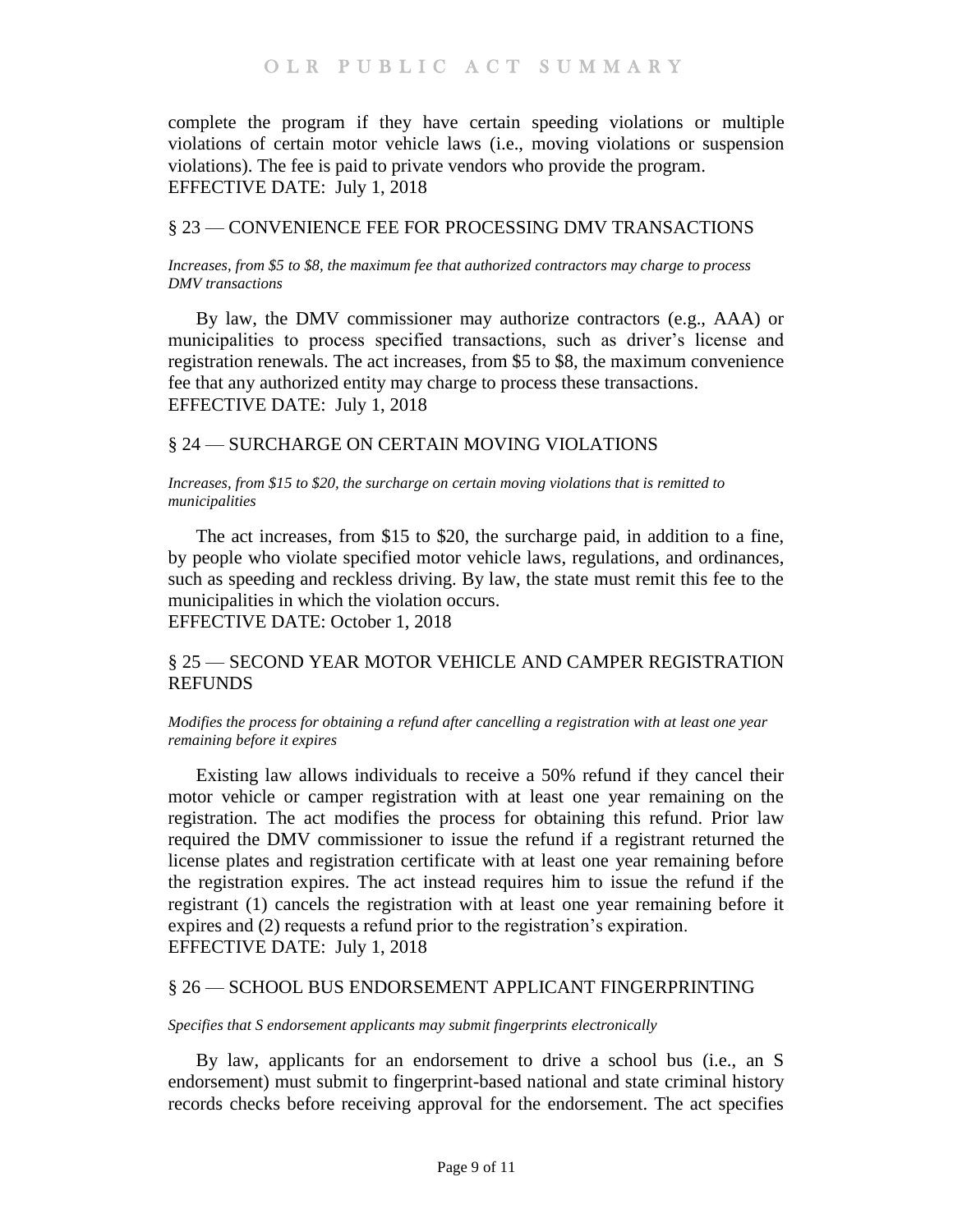that S endorsement applicants' fingerprints may be captured electronically or by other means, in accordance with the provisions on criminal records checks administered by the State Police Bureau of Identification. EFFECTIVE DATE: July 1, 2018

## <span id="page-9-0"></span>§ 27 — PENALTY FOR IMPROPER USE OF DRIVER'S LICENSES OR REGISTRATIONS

### <span id="page-9-1"></span>*Increases, from \$100 to \$500, the penalty for improperly using driver's licenses or registrations*

The act increases, from \$100 to \$500, the maximum fine for (1) using another person's vehicle registration or driver's license or (2) using a vehicle registration on a vehicle other than the one for which it was issued. As under existing law, violators also face a penalty of up to 30 days in prison. EFFECTIVE DATE: October 1, 2018

## <span id="page-9-2"></span>§ 28 — SUPERLOAD STUDY

### <span id="page-9-3"></span>*Requires DMV, DOT, and the State Police to conduct a study on the transport of "superloads"*

The act requires DMV, the Department of Transportation, and the State Police to conduct, within available appropriations, a study on the transport of loads commonly known as "superloads." Superloads are vehicles, vehicle-trailer combinations, or commercial vehicle combinations (including their loads) that are greater than 16 feet in length. (The act appears to incorrectly refer to length instead of width.)

Under the act, the departments and the State Police must (1) study the requirements of other northeastern states regarding the transport of superloads; (2) review any Northeast Association of State Transport Officials reports on the harmonization of state truck permitting requirements and other requirements applicable to superloads; and (3) make recommendations for revisions to state law to ensure consistency with other northeast states.

The departments and the State Police must submit the results of the study to the Transportation Committee by January 1, 2019. EFFECTIVE DATE: Upon passage

## <span id="page-9-4"></span>§ 29 — TAILGATING PENALTY

#### <span id="page-9-5"></span>*Makes causing an accident while tailgating a violation and subjects drivers to a fine of \$100 to \$200*

Existing law generally prohibits drivers from tailgating (i.e., following another motor vehicle more closely than is reasonable or in a way that obstructs or impedes traffic). Drivers in violation of this prohibition are deemed to have committed an infraction (see Table on Penalties). Under the act, if driving in this manner results in a motor vehicle accident, drivers are deemed to have committed a violation and are subject to a fine ranging from \$100 to \$200. EFFECTIVE DATE: October 1, 2018